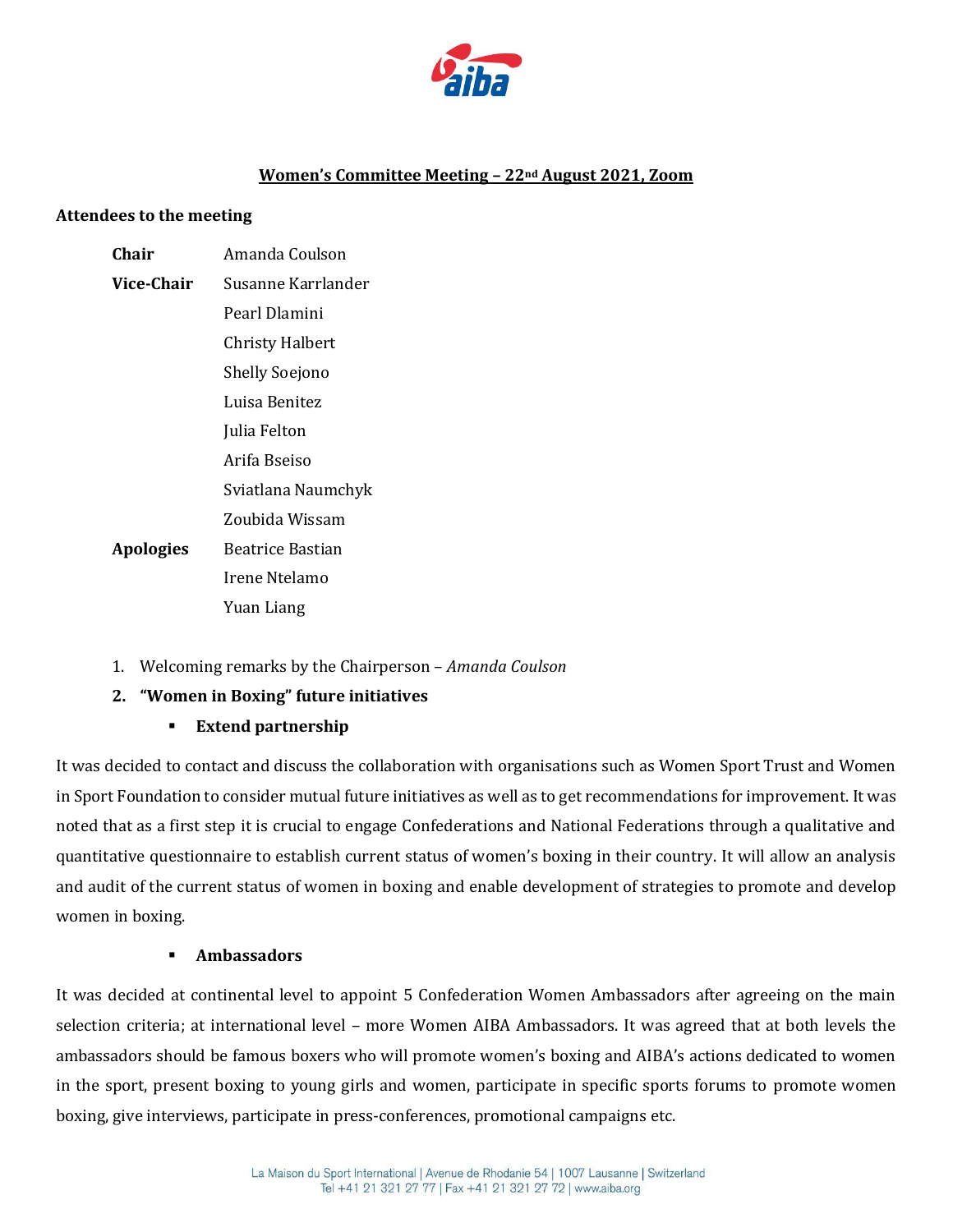

# **Women Boxing Award**

It was agreed to create annual Women in Boxing Awards to celebrate successful women involved in the sport. It is intended to hold inaugural awards at the next Women's World Championships. The selection criteria will need to be developed considering achievements throughout the year. It was noted that AIBA would assist in the development of the criteria at each level and could provide funding for 5 Confederations Awards.

# **Women's Committee Webinars & Sports Forums**

It was again agreed that one of the key work areas is establishing practices to promote the empowerment of women within AIBA through organizing specific educational meetings such as Women's Committee Webinars, Empowerment and building skills seminars (similar to the one that was organised for Asian Federations). Within this context it was also noted that the creation of Record Book to share successful stories and achievements of women athletes on the AIBA website and in social media is one key area of work.

# **Women´s World Championships**

It was emphasized that there is still an issue with hosting Women´s World Championships, especially at international level. Because many countries are keener to organize Men´s tournaments. In this regard, it was agreed that it is important to ensure an equal effort in promoting Competitions for both Men and Women paying a special attention to the financial side, and working on attracting sponsors for the events.

### **Budget relocation**

The question of communication budget relocation was raised at the meeting. It was noted that each confederation receives sufficient funding from AIBA and then divide it into key areas, including communication development, and then distribute it among the NFs, thus applying "top-down" approach. As soon as there is a clarity on the budget for each future initiative from the Committee, the same procedure should be applied to fund the projects at all levels.

### **Other remarks**

In conclusion it was stressed again that there is an urgent need to provide growth in participation of women in boxing in AIBA member nations as well as the increase in number of women members in Executive positions. In terms of global media coverage of women boxing it was proposed to create a special Women's Committee account in social media to share good stories, distribute important updates on women in boxing, inform about women's boxing events around the world, attract partners and sponsors.

### **3. Educational program for Assisi Academy 2021-2022 (logistics, budget etc.)**

It was noted that to finalize the work on the educational women programs that are planned to be organized in the Assisi Academy in Italy, the Committee should decide on the deliverable budget for the program. It was emphasized that the first project to be organized in the Academy is supposed to be Women's Aspire Program as a pilot version.